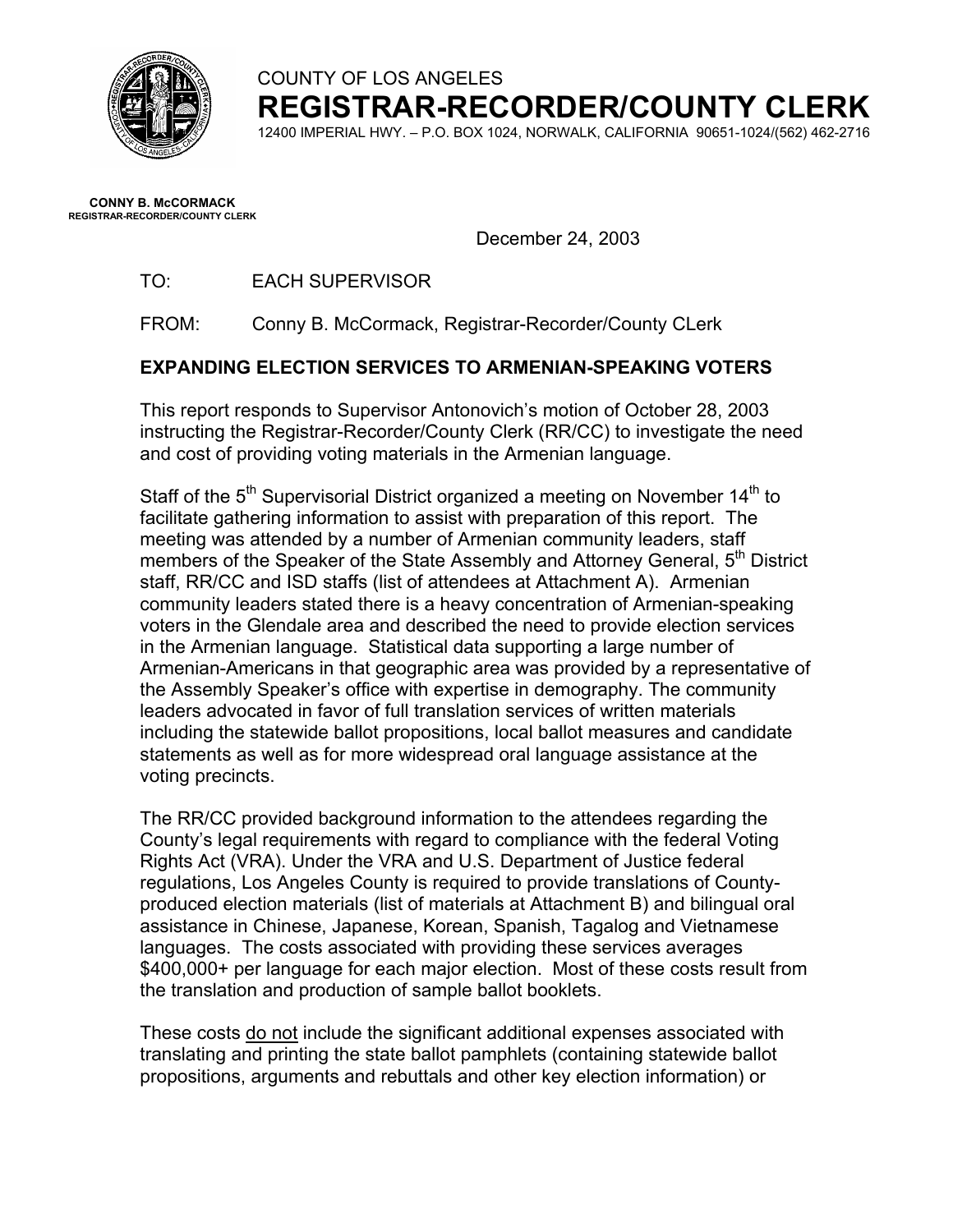### Page 2

voter registration forms as provision of these materials is the responsibility of the Secretary of State (SOS). Currently the SOS translates, prints and distributes the state ballot pamphlets in the same six languages covered by the VRA. The RR/CC noted that a key request of the Armenian community leaders involved written translation of statewide ballot propositions which is outside of the purview of the County. The Registrar suggested that the community leaders correspond with the SOS with regard to translation of future state ballot pamphlets in Armenian. Additionally, the City of Glendale conducts their own city elections and does not provide translations of their sample ballot booklet in Armenian.

RR/CC staff further explained that federal law does not require provision of translated election materials to voters beyond the federally mandated six languages noted above. The VRA specifies the definition of the term "language minority group" and sets a numerical threshold that triggers the language requirements. The threshold is re-established each decade based on extrapolations from the latest U.S. census statistics. Political jurisdictions reach the established threshold when either a raw number of 10,000 or 5% of citizens of voting age respond on their census forms that they do not speak English or that they do not speak English very well (at a  $5<sup>th</sup>$  grade proficiency level). The VRA definition of "language minority group" also is narrowly defined as "persons who are American Indian, Asian American, Alaskan Natives, or of Spanish Heritage (Section 203 (e))." This definition specifically excludes other European languages.

Additionally, expanding the VRA definition of "language minority group" was broached during the development of the 2002 federal Help America Vote Act (HAVA) but ultimately such expansion was purposely excluded in HAVA. This was due to the recognition that a revised/expanded definition would undoubtedly require Los Angeles and other large urban counties to provide translation services in dozens of languages resulting in a huge financial and administrative burden. The number of Russian and Cambodian-speaking Americans in the County, for example, is estimated to be as large or possibly larger than Armenian-speaking Americans.

### AGREEMENT REACHED

While it was explained and understood by all attendees at the November  $14^{\text{m}}$ meeting that translation and printing of all County-produced election materials (including sample ballot booklets) in the Armenian language would require a change in policy by the Board of Supervisors and a significant increase to the RR/CC's budget allocation, the RR/CC agreed to make the following enhancements to the multilingual election assistance program without budget augmentation: